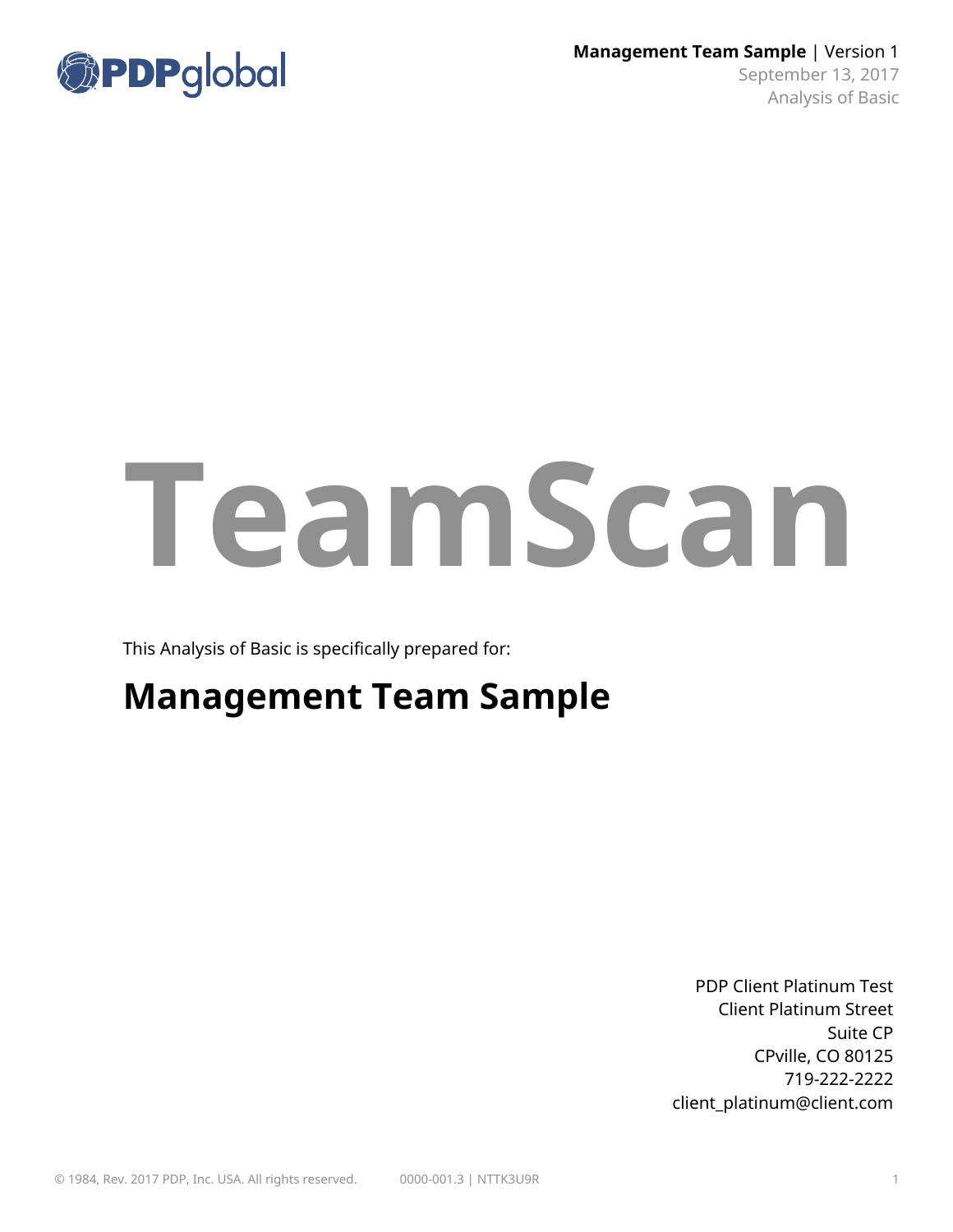

## **Dominance**

#### 63.6% Dominance above mid-line, \*36.4% Dominance as highest trait

**Dominance above mid-line:** Self-confident, decisive, conceptually analytical, aspiring, self starting, controlling, strong impact on others, results-oriented.

Recommendations for managers and co-workers: Stand firm in beliefs; be brief; prove points by showing their value.



**Dominance below mid-line:** Supportive, collaborative and modest; may place importance on security and prefer to work with leadership that has a strong sense of direction and purpose.

Recommendations for managers and co-workers: Encourage open and timely communication.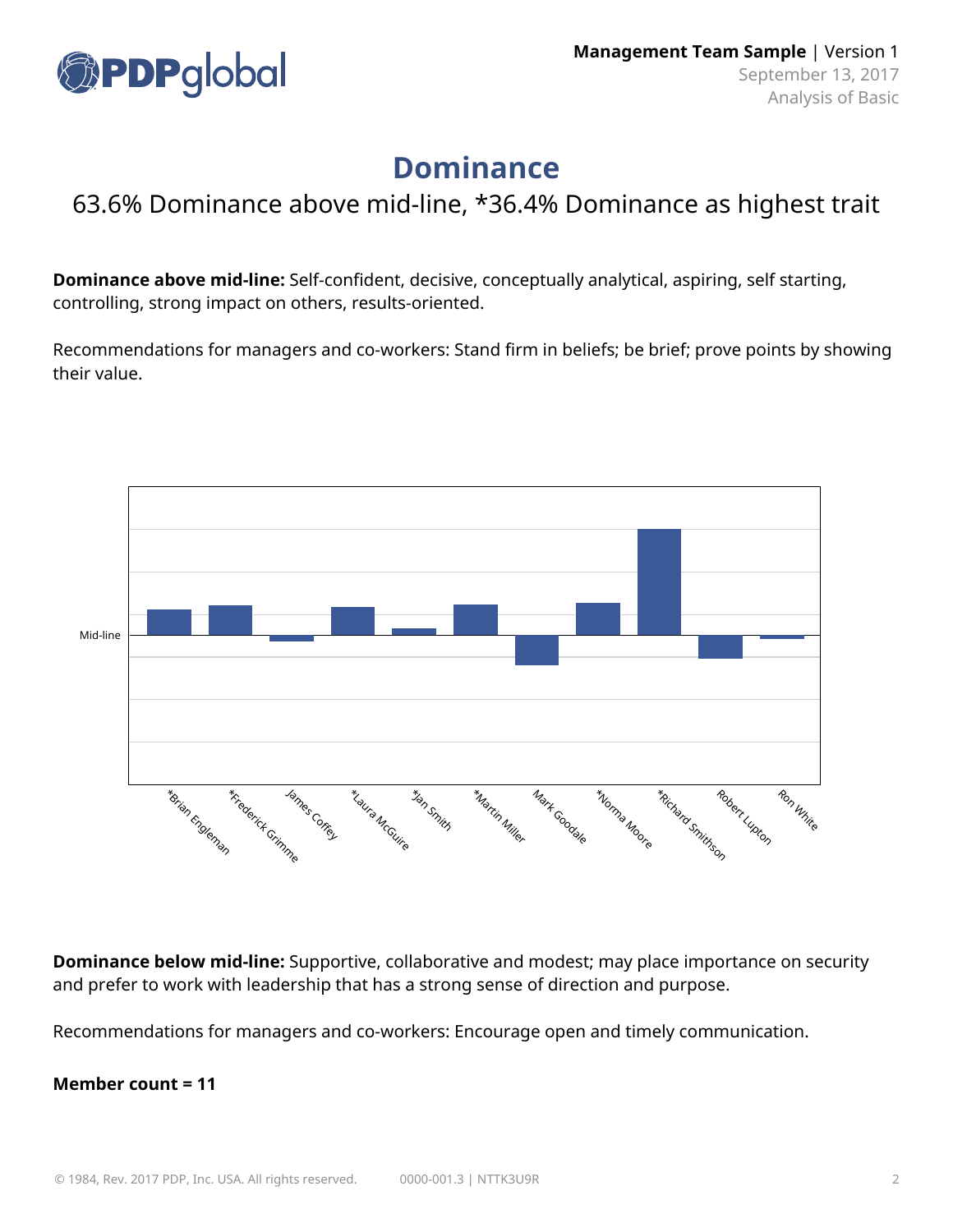

### **Extroversion**

#### 36.4% Extroversion above mid-line, \*18.2% Extroversion as highest trait

**Extroversion above mid-line:** Friendly, empathetic, interactive, interested in people, persuasive, enthusiastic, inspiring, team-oriented.

Recommendations for managers and co-workers: Be positive; communicate acceptance, give recognition for efforts; include in team activities, explore ideas, help them focus.



**Extroversion below mid-line:** Reserved, sincere, communicates when necessary, enjoy private time, selective-communicator.

Recommendations for managers and co-workers: Allow time to think before seeking a response; build trust through relationship; encourage creativity.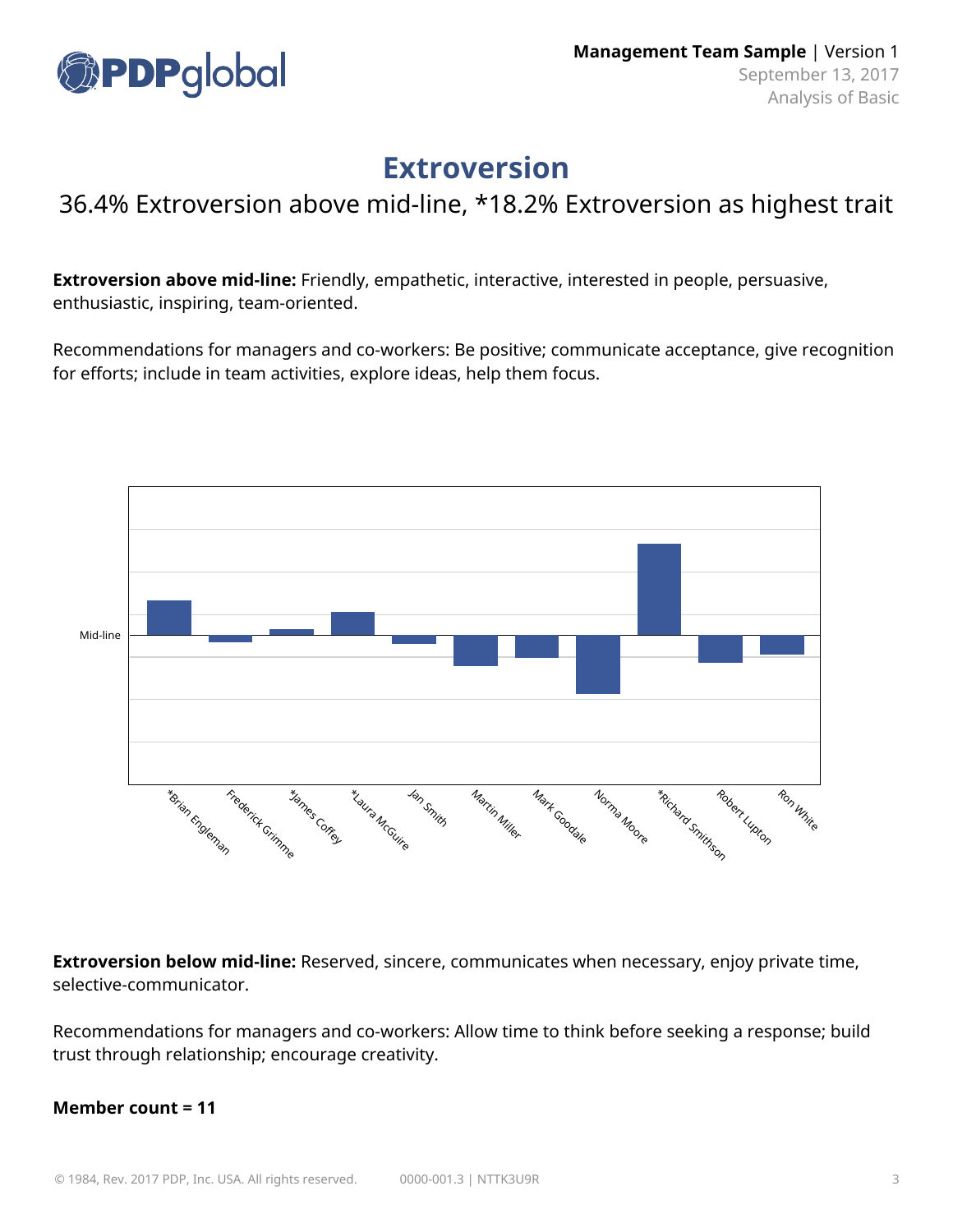

### **Pace**

#### 63.6% Pace above mid-line, \*18.2% Pace as highest trait

**Pace above mid-line:** Steady, unhurried, persistent, cooperative, pleasant, able to take what comes and make the best out of it.

Recommendations for managers and co-workers: Be fair, consistent, warm, friendly and respectful; set schedules, communicate priorities and reasons why items are important.



**Pace below mid-line:** Fast-paced, action-oriented, impatient, a doer and driver, like and seek changes.

Recommendations for managers and co-workers: Provide quick responses when requested; allow for a variety of opportunities and activities.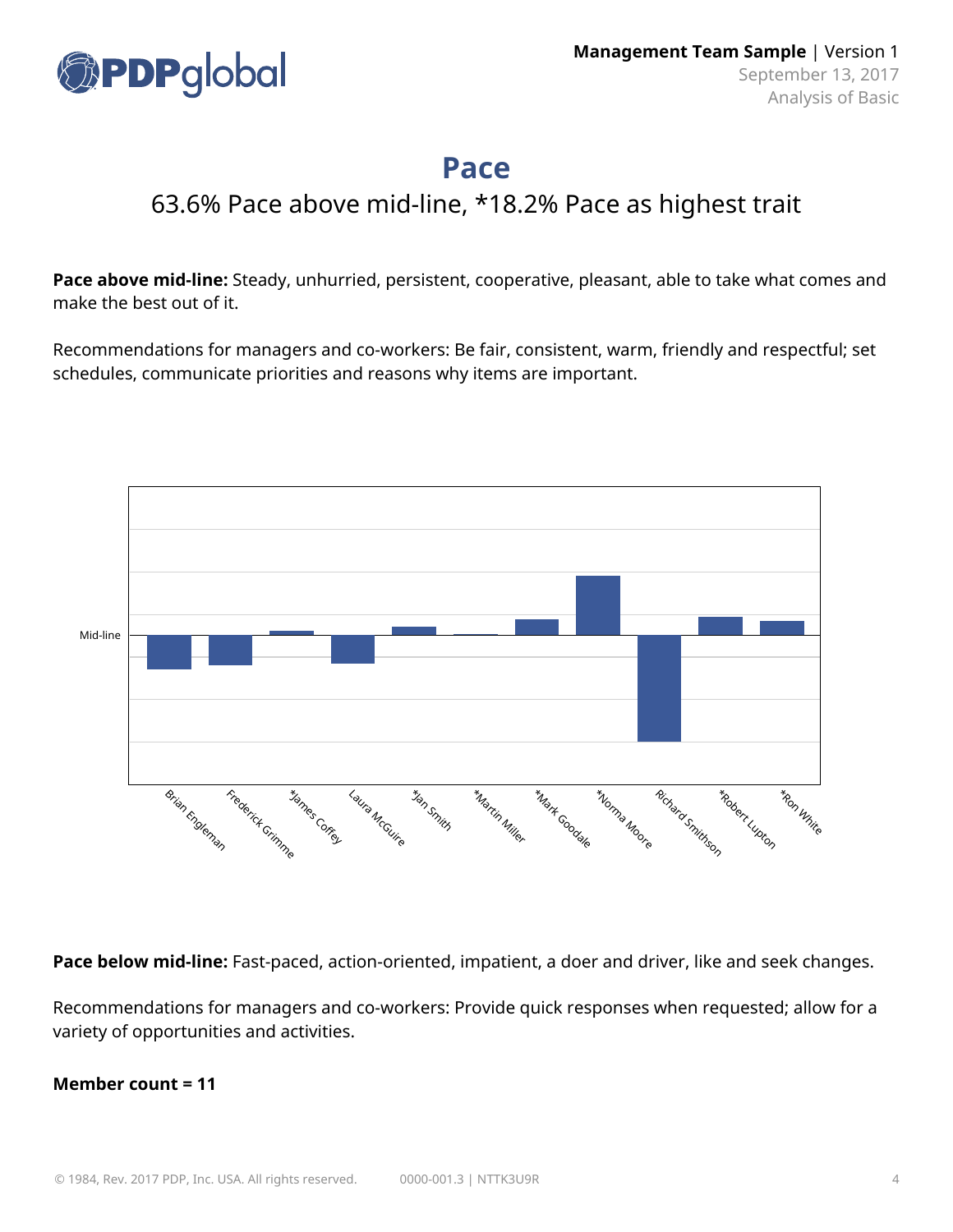

## **Conformity**

#### 63.6% Conformity above mid-line, \*27.3% Conformity As highest trait

**Conformity above mid-line:** Concerned, thoughtful, structured, prudent, system-oriented, detailed and accurate.

Recommendations for managers and co-workers: Preview and discuss ideas and changes to obtain support and avoid or minimize resistance; accept opinion as constructive advice.



**Conformity below mid-line:** Non-traditional, candid, big-picture, independent, free thinker, prefer to delegate technical matters.

Recommendations for managers and co-workers: Allow freedom to explore new ideas; avoid placing unnecessary controls or requiring irrelevant rules.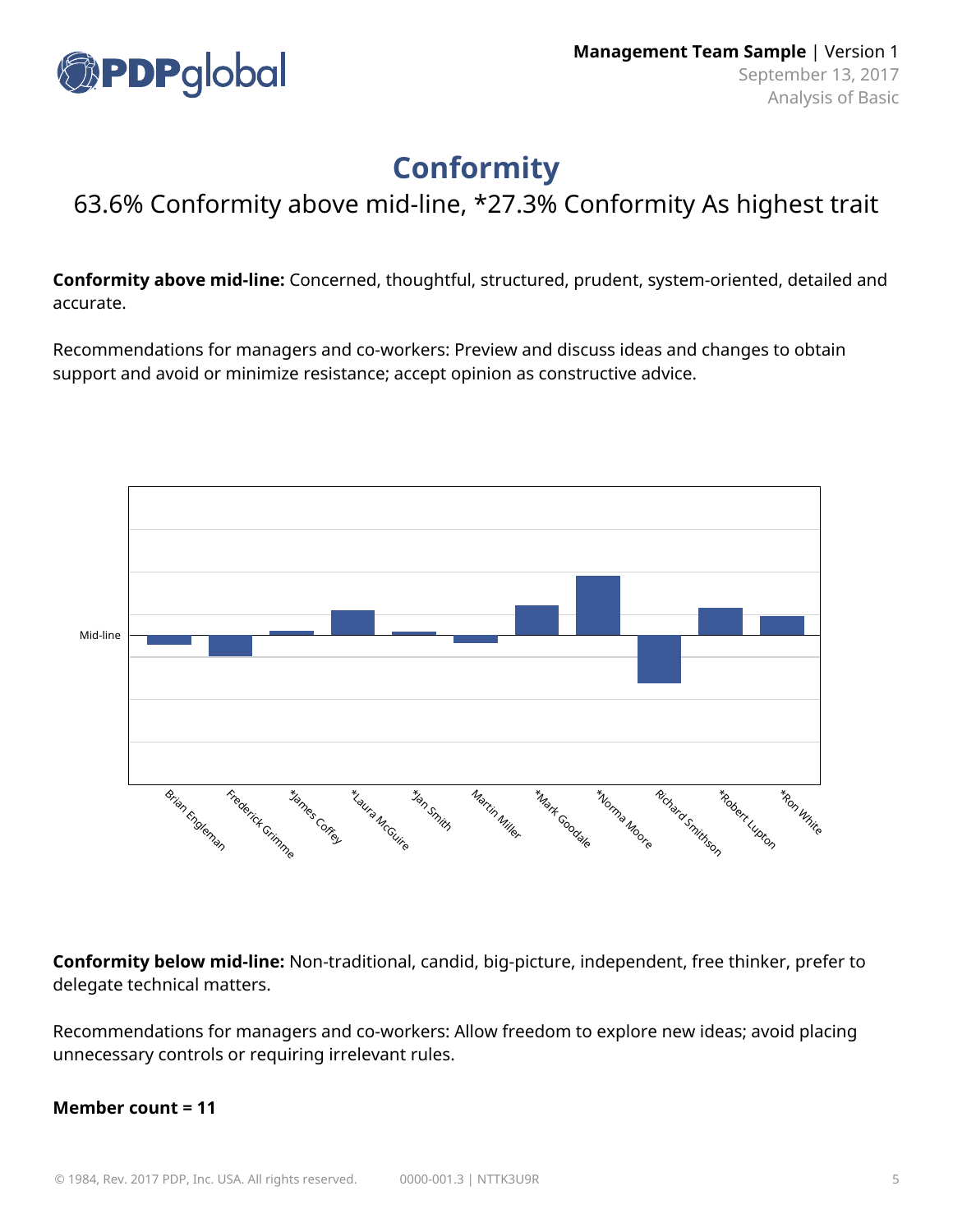

# **Logic**

18.2% Fact, 54.5% Feeling, 27.3% Balance

**Fact:** Analytical, deliberate decision making process based on documented facts, skeptical of decisions made any other way.

Recommendations for managers and co-workers: Provide pertinent documented facts to substantiate reason for decision; allow time to analyze and research when facts are not readily available.



**Feeling:** Can make decisions quickly based on an inner sense, base decisions on experiences, observations, knowledge of proven facts, etc., resulting in instant and valid decisions which can be trusted.

Recommendations for managers and co-workers: Practice trusting the quickness of intuitive decisions; gain confidence by asking how the situation relates to past experiences; lean on intuition for new projects and people issues when hard facts are not available.